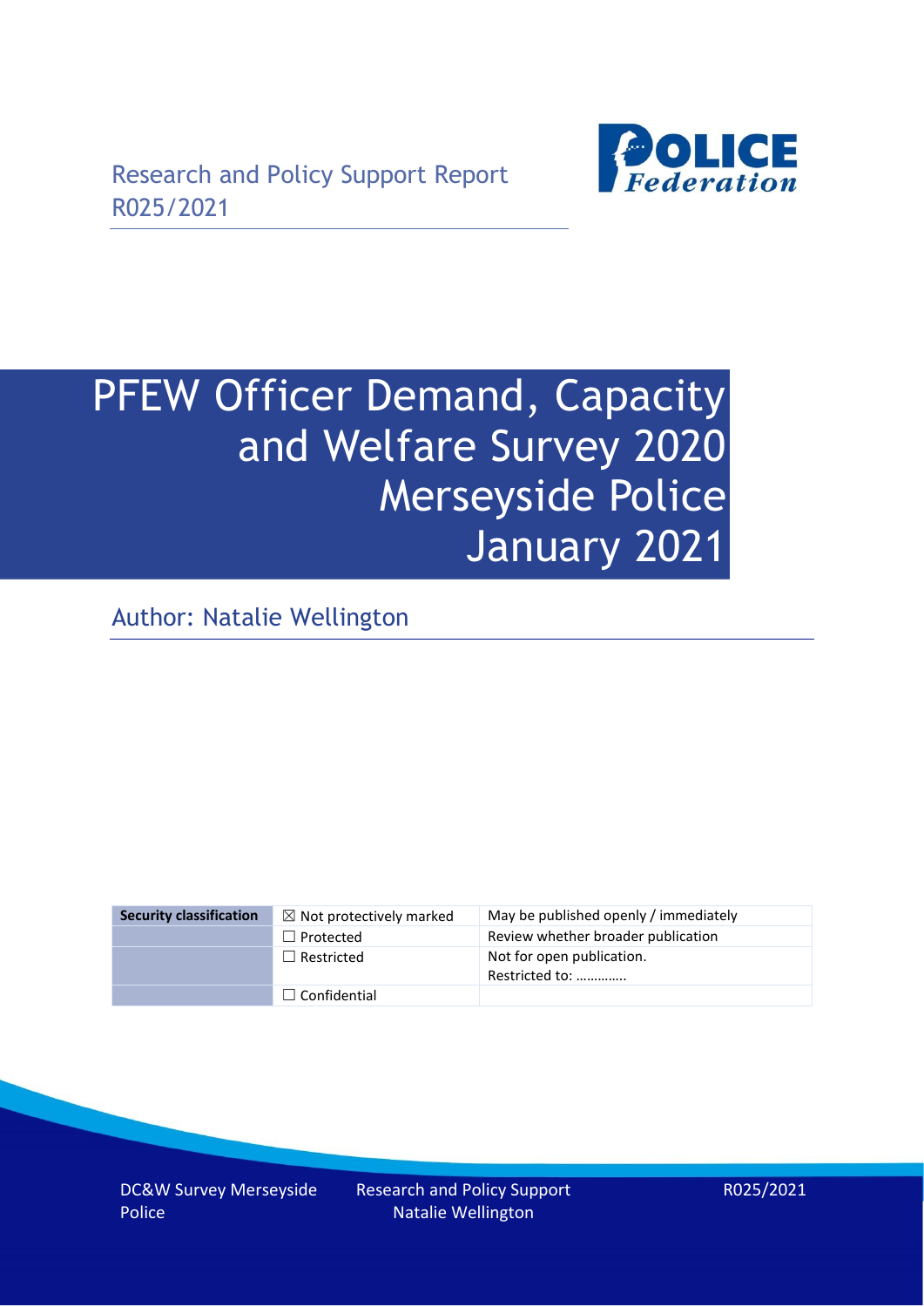# **CONTENTS**

| 2.          |                                                            |  |
|-------------|------------------------------------------------------------|--|
| 3.          |                                                            |  |
| 4.          |                                                            |  |
| 5.          |                                                            |  |
| 6.          |                                                            |  |
| $7_{\cdot}$ | ORGANISATIONAL SUPPORT FOR MENTAL HEALTH AND WELLBEING  17 |  |
| 8.          |                                                            |  |
|             |                                                            |  |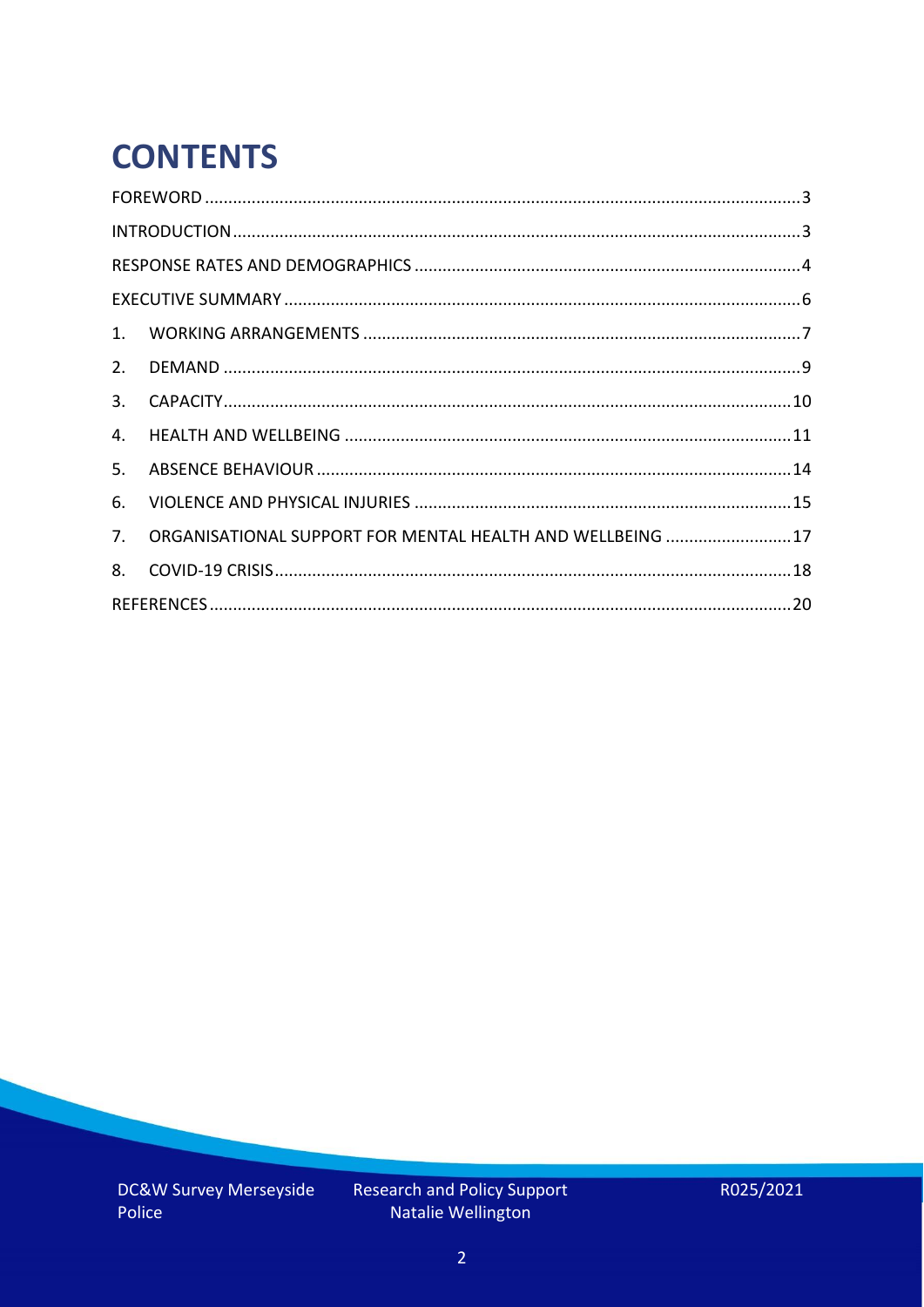### <span id="page-2-0"></span>**FOREWORD**

#### <span id="page-2-1"></span>**INTRODUCTION**

The Demand, Capacity and Welfare Survey is a biennial survey that started in 2016. This was in response to unprecedented budgetary cuts and a 14% fall in officer numbers over a seven year period from a high of 142,056 in 2009 to 122,748 in March 2016. <sup>i</sup> Evidence from a focus group study conducted by the PFEW<sup>ii</sup> also highlighted that these reductions may have been having a negative effect on officers' individual wellbeing. It was within this context that the Police Federation of England and Wales (PFEW) began a biennial Demand, Capacity and Welfare Survey. The 2020 PFEW Demand, Capacity and Welfare Survey is the third iteration of the survey. Due to the current global health crisis we have included questions specific to COVID-19, in order to help us to better understand the impacts of working within the police service during this crisis and officers' experiences on the ground. We have reported personal impacts in a specific section and organisational impacts are reported at contextually appropriate points throughout the report, to enable comparisons with other relevant items (for example we have included the results for the question asking whether COVID-19 has had an impact on single-crewing within the same section as the results for the question regarding frequency of single-crewing).

This report provides a summary of responses to key questions from the 2020 PFEW Officer Demand, Capacity and Welfare Survey from respondents in Merseyside Police.

Where appropriate, details of average responses from previous years, or the police service as a whole, are also presented.<sup>1</sup> However, differences across these figures have not been tested to assess whether they are statistically significant;<sup>2</sup> therefore, any and all differences reported are for guidance only and must be treated with caution. When comparing forcelevel data across years, a dash (–) is used, when applicable, to indicate where a force report was not provided due to small sample sizes.

Please be aware that the total number of responses for each item may vary slightly as not all items were answered by all respondents, and all percentages are rounded to the nearest

DC&W Survey Merseyside Police

 $1$  Data were weighted at a national level on the basis of respondents' force to ensure that each force were proportionally represented within the national sample; no weightings were applied at a force level. More information about weightings can be found in the 2020 Technical Annex R098/2020.

 $2$  As all the data are derived from samples of the population, rather than the whole population, percentage figures calculated are strictly speaking estimates, rather than exact measures. This means that every figure has a margin of error associated with it. Hence a very small percentage difference year on year may be due to sampling, rather than to actual changes.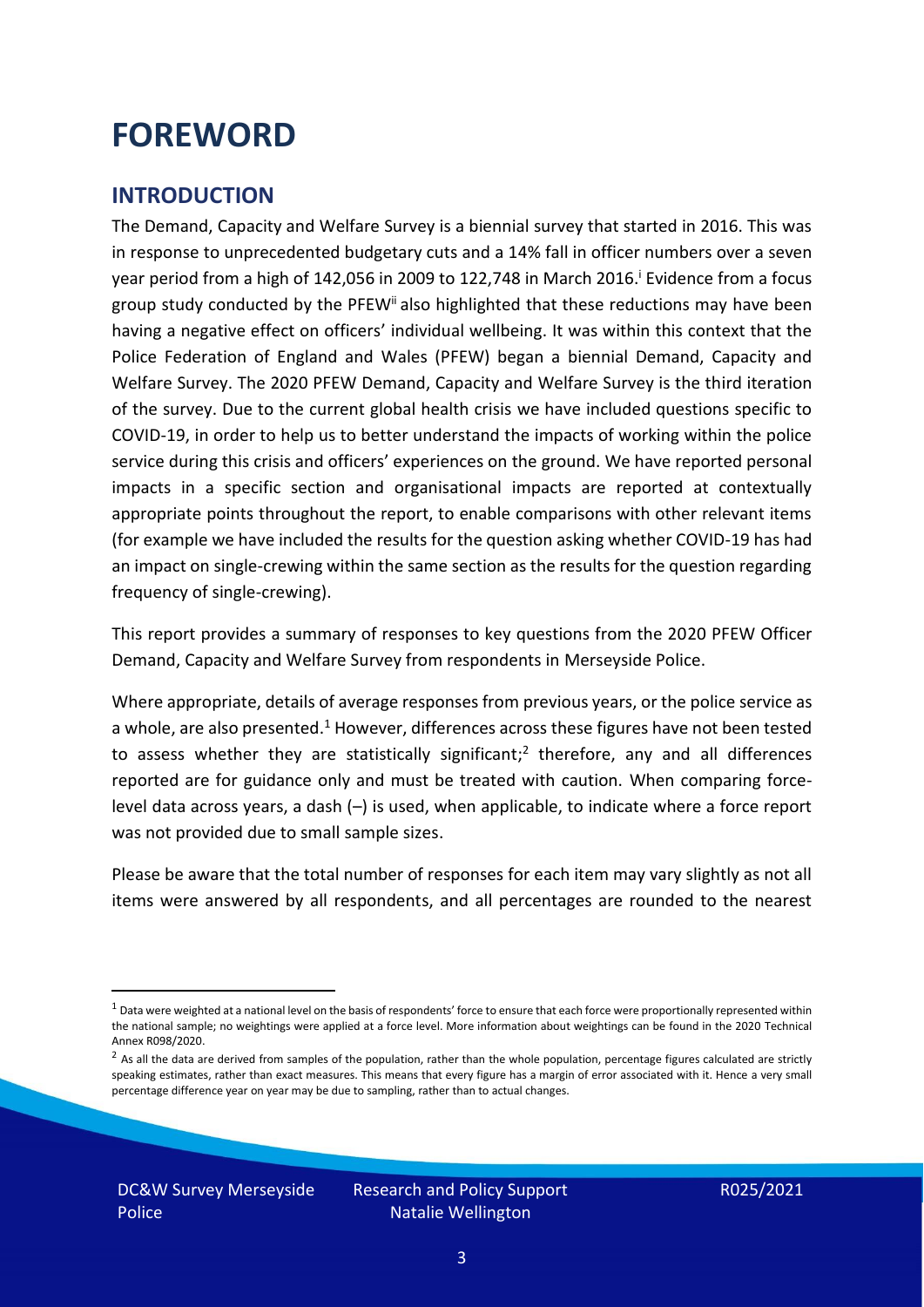whole number. In addition, the actual differences between any and all groups may be quite small, and these details should be considered when interpreting the data.

#### <span id="page-3-0"></span>**RESPONSE RATES AND DEMOGRAPHICS**

Survey responses were gathered over a seven-week period between October and November 2020. All officers of the federated ranks in England and Wales were eligible to participate. Analyses were conducted on a sample of 12,471 responses drawn from all 43 forces across England and Wales. The national response rate for the 2020 survey was 10%.

Overall, 3% of respondents (n=423) to the survey declined to state which force they belonged to. These responses have been included within the national data but are excluded from force-level analyses.<sup>3</sup>

290 responses were received from Merseyside Police, representing a response rate of around 8% (based on March 2020 Home Office figures of officer headcount).<sup>iii</sup> The margin of error for this report has been calculated using the size of the sample and population. At a 95% confidence level, this force report has a 6% margin of error. If the margin of error is less than 5%, it can be considered to be within the normal bounds of academic rigour.<sup>4</sup> If this threshold has not been met, the results from this report must be interpreted with caution.

70% of responses from Merseyside Police were received from male officers and 27% of responses were from female officers. The other 3% preferred not to say or identified in another way. In regards to rank, 75% of respondents from Merseyside Police were Constables, 16% were Sergeants, 8% were Inspectors, and 1% were Chief Inspectors. 5% of responses from Merseyside Police were received from Black and Minority Ethnic (BME) officers.

DC&W Survey Merseyside Police

<sup>&</sup>lt;sup>3</sup> Please see the 2020 Technical Annex R098/2020 for excluded cases.

<sup>&</sup>lt;sup>4</sup> The generally accepted academic standards is a 95% confidence level with a 5% (or less) margin of error.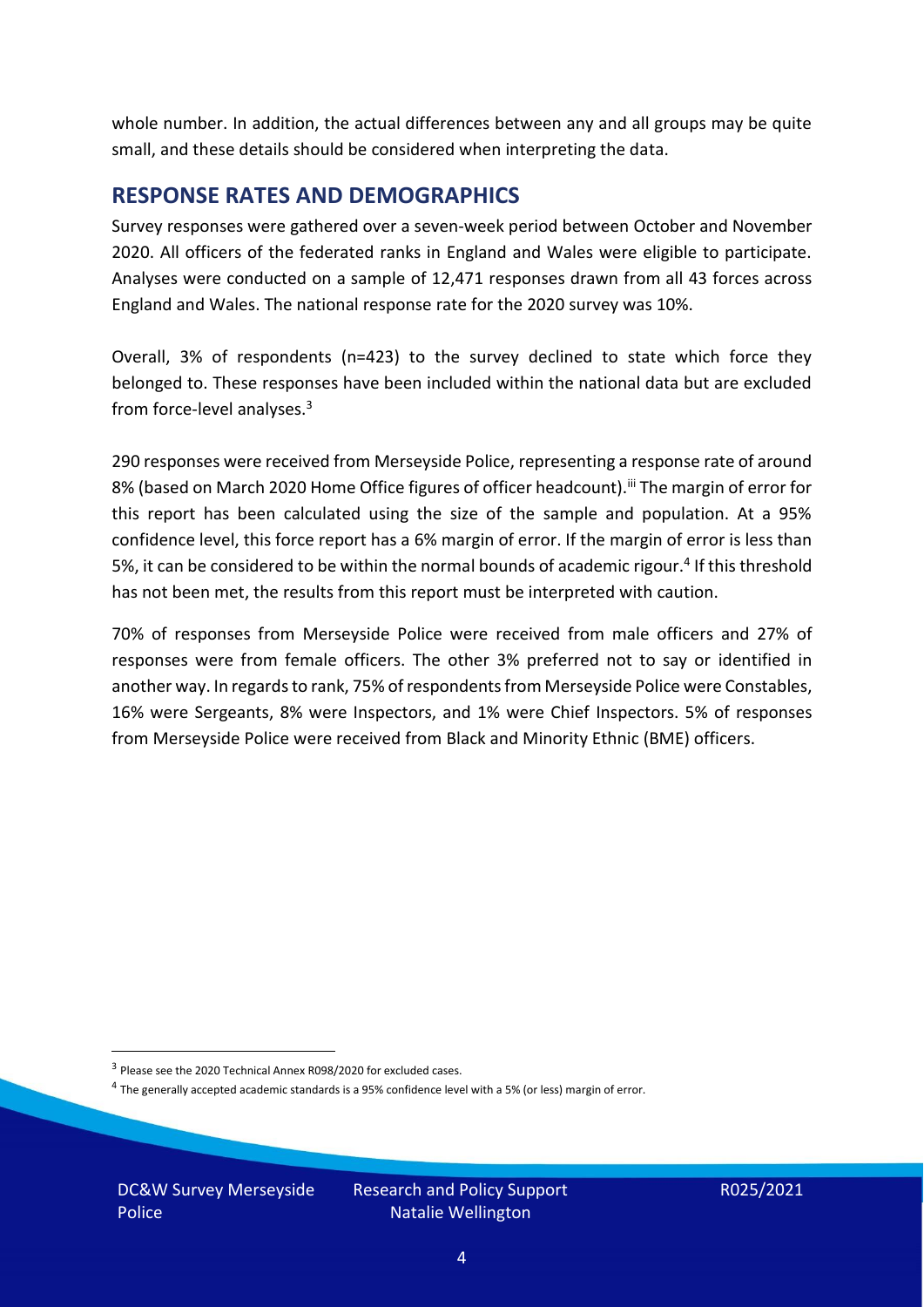### **INFOGRAPHIC**

### **Who responded?**

**290** responses were received from Merseyside Police, representing a **8%** response rate.



DC&W Survey Merseyside Police

Research and Policy Support Natalie Wellington

#### R025/2021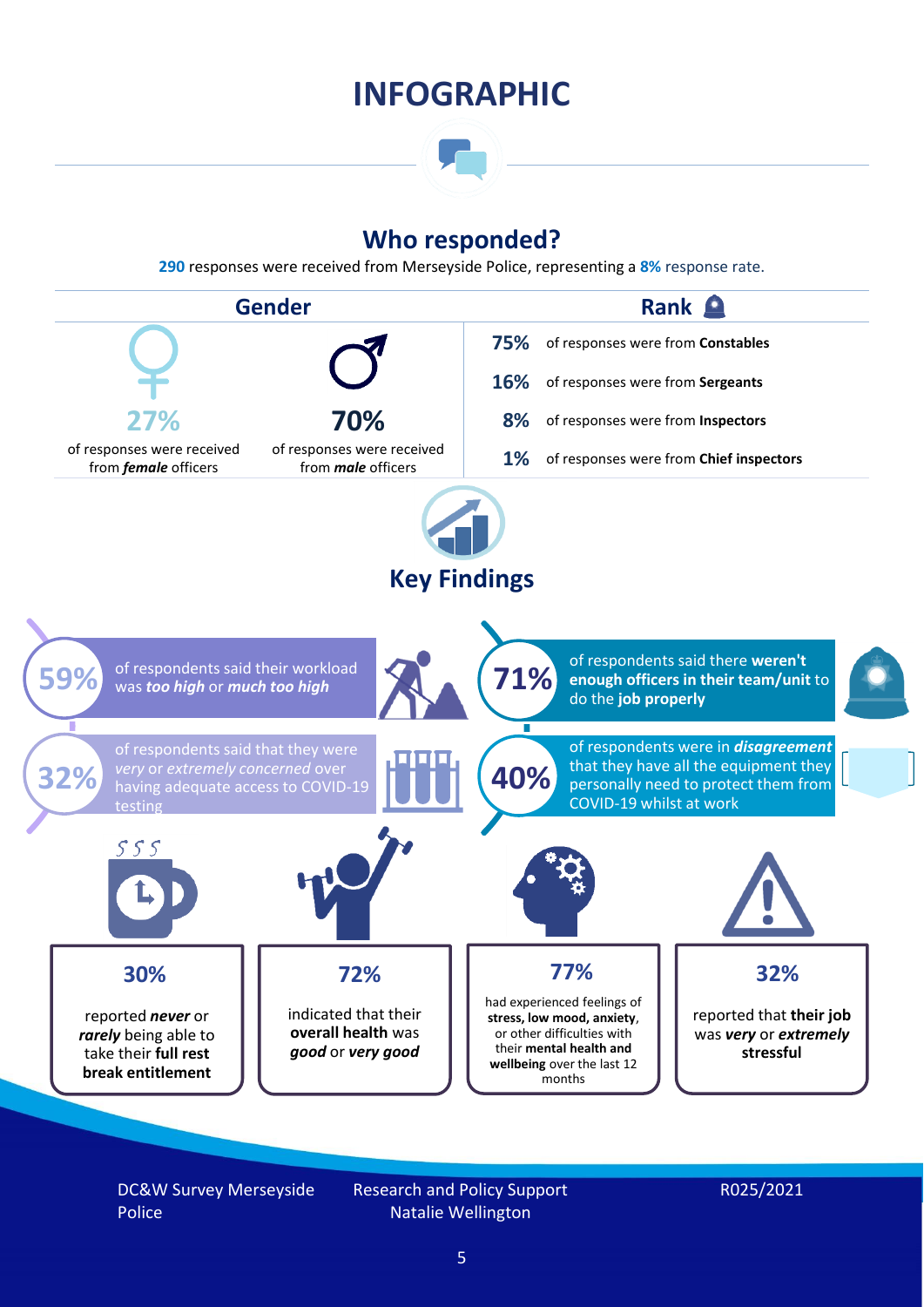# <span id="page-5-0"></span>**EXECUTIVE SUMMARY**

- **290** responses were received from Merseyside Police, representing a response rate of around **8%**.
- The average (mean) rating for **overall job satisfaction** for respondents was **5/10**.
- **65%** reported being **single-crewed** *often* or *always* and **17%** reported being **singlecrewed** *more often* due to **COVID-19**.
- **30%** of respondents reported *never* or *rarely* being able to take their **full rest break entitlement**; *lower than* the proportion in 2018 (39%).
- **59%** of respondents reported that their **workload** is currently *too high*, or *much too high*; *lower than* the proportion in 2018 (67%).
- **71%** of respondents said there **weren't enough officers in their team/unit** to do the **job properly**.
- The average (mean) **overall life satisfaction** rating was **6/10**. This can be compared to the national average of 6/10.
- **72%** of respondents indicated that their **overall health** was *good* or *very good.*
- **32%** of respondents said that they viewed their job as *very* or *extremely* **stressful**. This was *lower than* the proportion in 2018 (44%).
- **77%** of respondents indicated that they had **experienced feelings of stress, low mood, anxiety, or other difficulties with their health and wellbeing** over the last 12 months.
- **23%** of respondents reported that they had suffered **one or more injuries** that required medical attention as a result of **work-related violence** in the last year.
- **16%** of respondents reported that they had suffered **one or more injuries** that required medical attention as a result of **work-related accidents** in the last year.
- **27%** of respondents reported that they were *very* or *extremely worried* about the **impact that the COVID-19 crisis will have on them personally**.
- **9%** of respondents reported that they *have* or *have had* **COVID-19** confirmed by a positive antigen or antibody test.
- **40%** of respondents reported that they *disagreed* or *strongly disagreed* that they **have all the equipment they personally need to protect them from COVID-19 whilst at work**.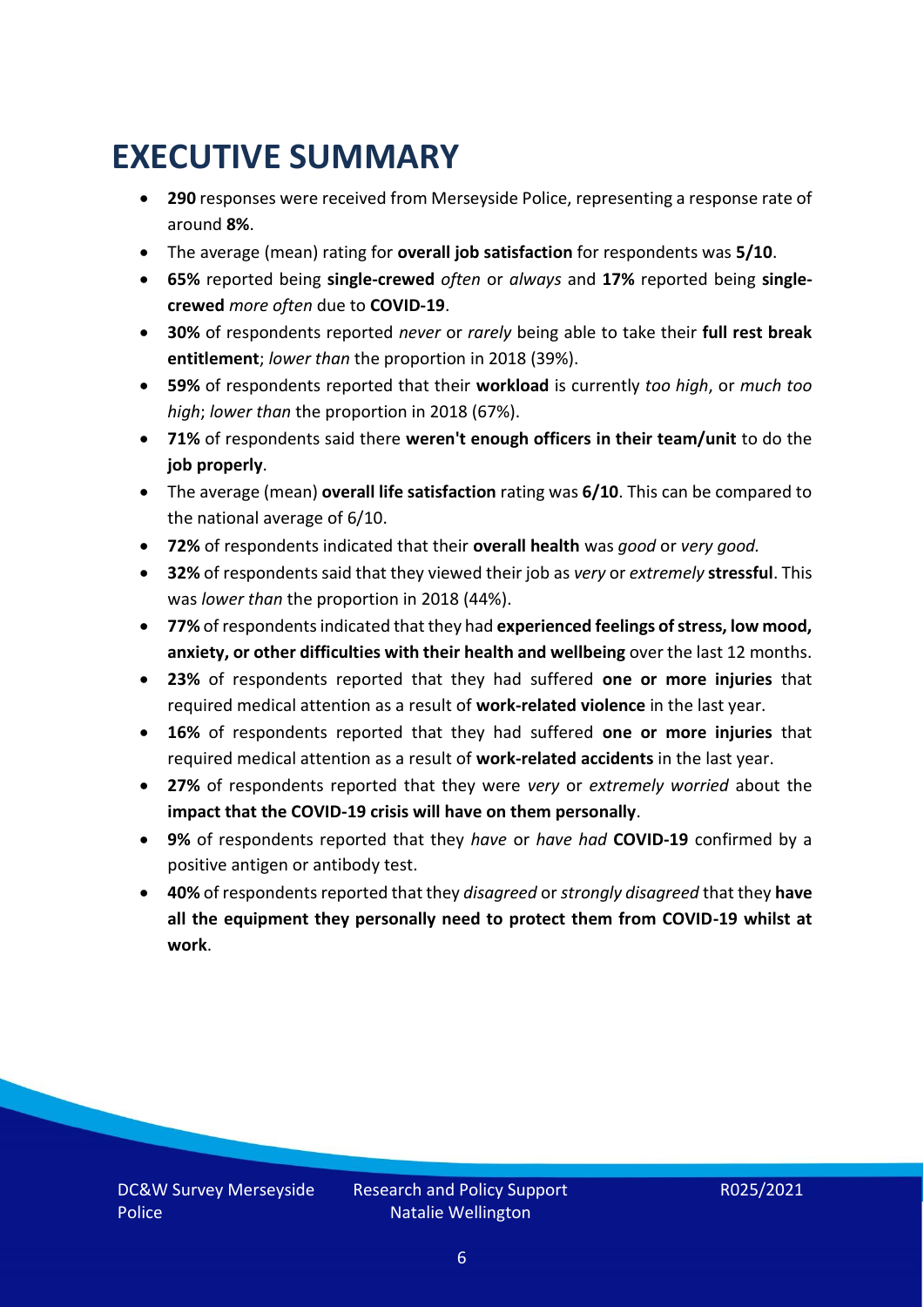### <span id="page-6-0"></span>**1. WORKING ARRANGEMENTS**

### **1.1. OVERALL JOB SATISFACTION**

Respondents were asked to rate their overall job satisfaction between 0 and 10, where 0 was 'not at all satisfied' and 10 was 'completely satisfied.' The average (mean) rating for overall job satisfaction for respondents from Merseyside Police was 5/10 (range 0-10), with 36% of respondents reporting an overall job satisfaction rating of *4* or *less*. This can be compared to the national average of 5/10 (range 0-10), and 37% of respondents reporting an overall job satisfaction rating of *4* or *less*.

#### **1.2. SHIFT LENGTH**

7% of respondents from Merseyside Police reported that their formal shift duration was more than the 8-10 hours advised by the Health and Safety Executive<sup>iv</sup> and the Police Negotiating Board,<sup>v</sup> and 3% of respondents indicated a shift length of *12 hours* or *more*. 9% of the national sample indicated that their formal shift duration was more than 8-10 hours, and 7% indicated a shift length of *12 hours* or *more*. 5

#### **1.3. SINGLE-CREWING**

Among respondents from Merseyside Police, for whom this item was applicable, 65% reported being single-crewed either *often* or *always* over the previous 12-month period. This can be compared with 58% of respondents from the national sample.<sup>6</sup>

Due to COVID and the social distancing regulations implemented by the UK government, forces may have changed their normal operational procedures around crewing in order to reduce opportunities for infection between colleagues. The NPCC released guidance stating that when officers are double crewed a surgical Type IIR face mask should be worn in an enclosed space, such as a vehicle or personnel carrier, when social distancing cannot be achieved.<sup>vi</sup> However, some of the units may have decided to reduce the risk further by limiting double crewing or placing officers in bubbles. As such, in this year's iteration of the survey we wanted to ask an additional query about COVID-19 in relation to crewing levels, to see if crewing levels were affected by this. The findings were that 17% from Merseyside Police reported being single-crewed *more often* due to COVID-19.

DC&W Survey Merseyside Police

<sup>&</sup>lt;sup>5</sup> Respondents that reported not applicable were removed from force-level and national analysis.

 $<sup>6</sup>$  Respondents that reported not applicable were removed from force-level and national analysis.</sup>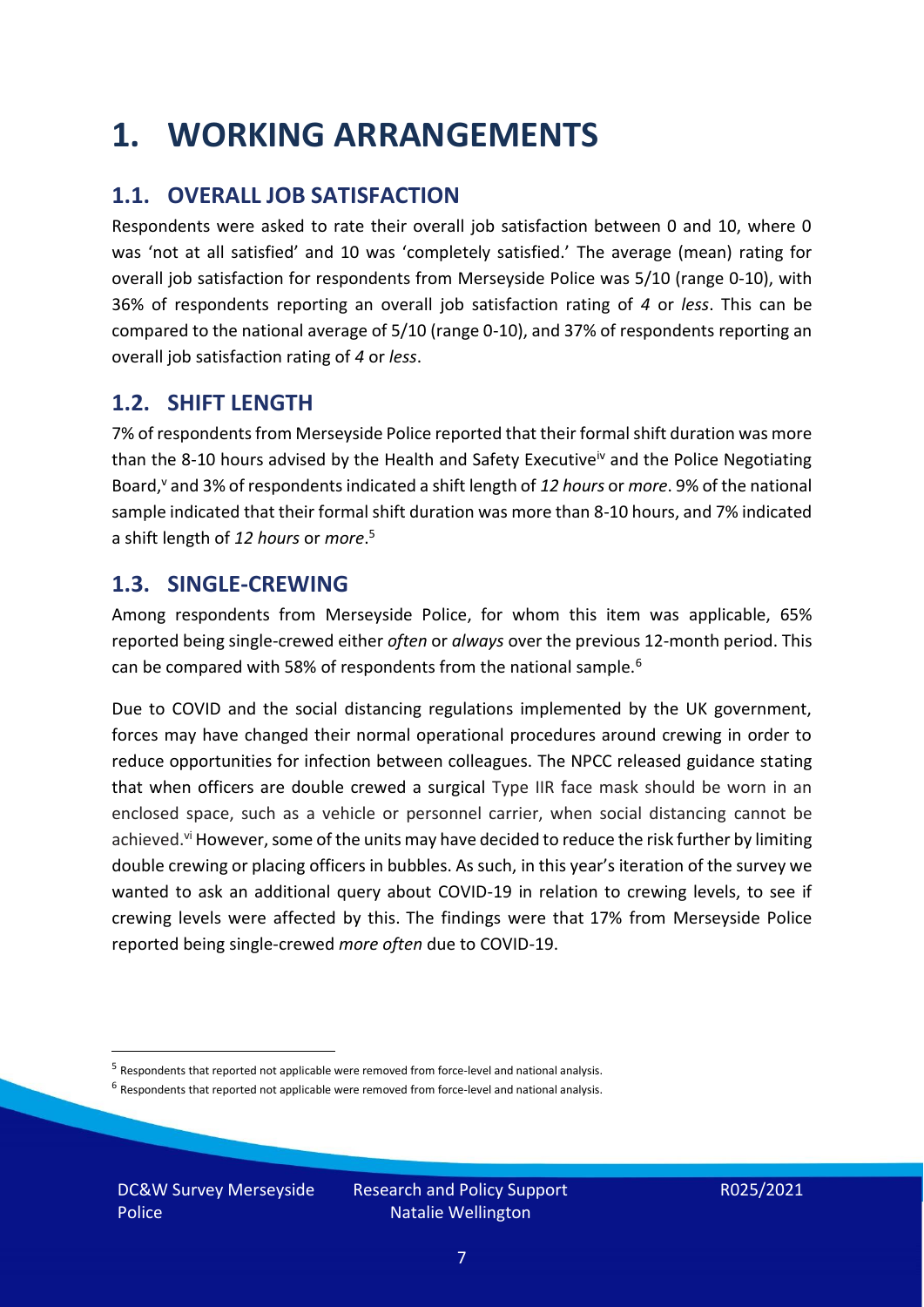### **1.4. BREAKS, REST DAYS AND ANNUAL LEAVE**

30% of respondents from Merseyside Police reported *never* or *rarely* being able to take their full rest break entitlement, and 54% reported having had *two* or *more* rest days cancelled in the previous 12-month period. Furthermore, 60% of respondents from Merseyside Police told us that they had a request for annual leave refused *once* or *more* in the previous 12-month period.

Historical comparisons for items relating to breaks, rest days and annual leave for Merseyside Police, are also provided in *Table 1* below.

| Table 1: Force level figures for breaks, rest days<br>and annual leave                                       | 2016 | 2018 | 2020 |
|--------------------------------------------------------------------------------------------------------------|------|------|------|
| Reported being never or rarely able to take full<br>rest break entitlement                                   |      | 39%  | 30%  |
| Reported having two or more rest days<br>cancelled in the previous 12 months                                 |      | 56%  | 54%  |
| Reported having a request for annual leave<br>refused once or more in the previous 12<br>months <sup>7</sup> |      | 70%  | 60%  |

DC&W Survey Merseyside Police



<sup>&</sup>lt;sup>7</sup> Please note, there were moderate changes to the question wording and response scale for this item between the 2016 and 2018 iterations of this survey. Please take this into consideration when interpreting any and all differences in the findings between these years, as altering the way in which a question is framed may unintentionally affect the way in which an individual responds.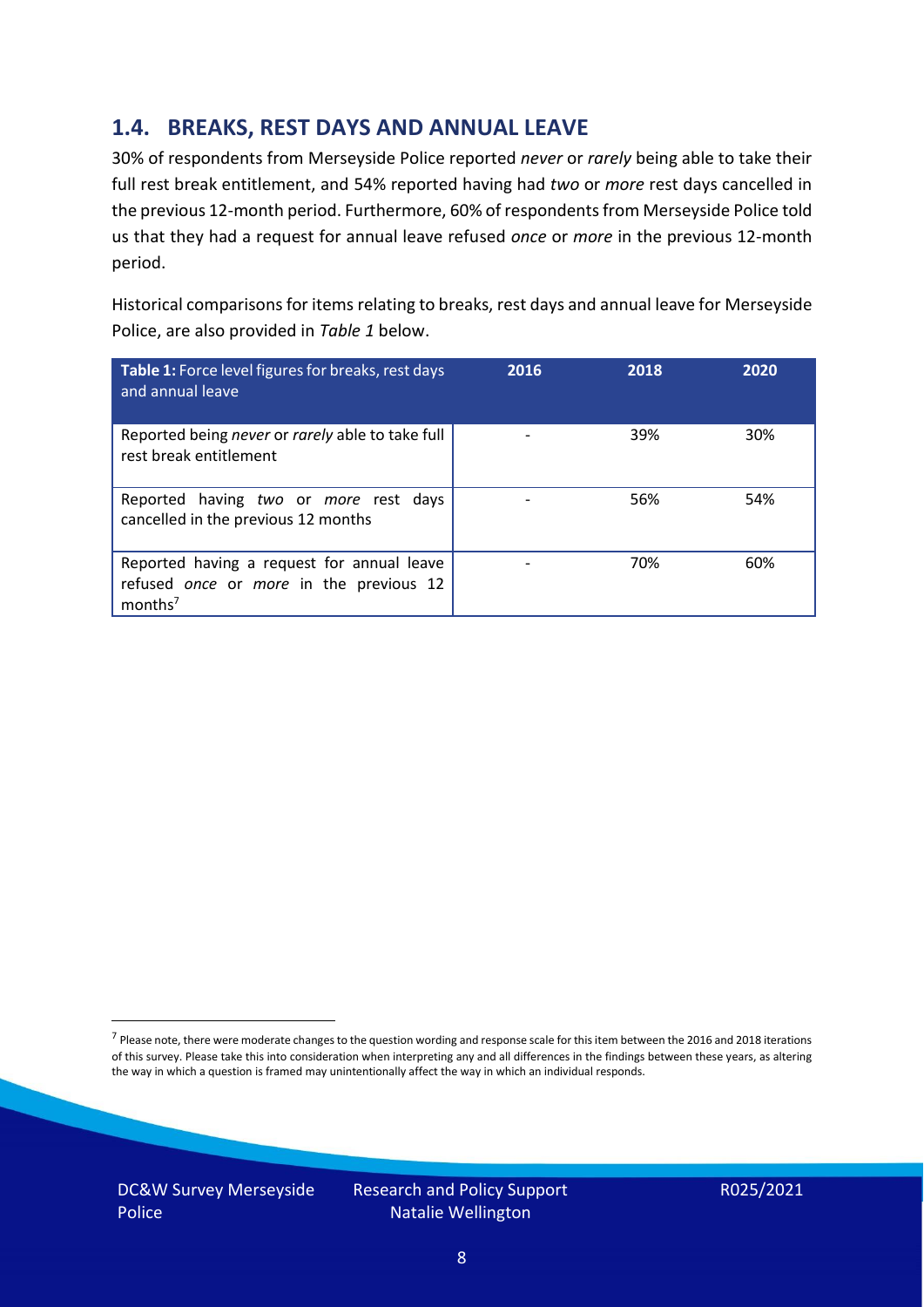# <span id="page-8-0"></span>**2. DEMAND**

### **2.1. WORKLOAD**

59% of respondents from Merseyside Police told us that their workload is currently *too high*, or *much too high*. An historical comparison for both national and local proportions for workload are displayed in *Table 2* below.

| Table 2: Proportion of respondents reporting<br>that their workload was too high or much too<br>high in the previous 12-month period | 2016 | 2018 | 2020 |
|--------------------------------------------------------------------------------------------------------------------------------------|------|------|------|
| Force-level figures                                                                                                                  |      | 67%  | 59%  |
| National figures                                                                                                                     | 66%  | 72%  | 60%  |

#### **2.2. AMOUNT AND PACE OF WORK**

80% of respondents from Merseyside Police *disagreed* or *strongly disagreed* that they generally have enough officers to manage all the demands being made on them as a team/unit.

Furthermore, 16% *agreed* or *strongly agreed* that they had enough time to engage in proactive policing in their team/unit. An historical comparison for both national and local proportions for this item are displayed in *Table 3* below.

| <b>Table 3: Proportion of respondents reporting</b><br>that they agreed or strongly agreed that they<br>had enough time to engage in proactive<br>policing in their team/unit | 2016 | 2018 | 2020 |
|-------------------------------------------------------------------------------------------------------------------------------------------------------------------------------|------|------|------|
| Force-level figures                                                                                                                                                           |      | 15%  | 16%  |
| National figures                                                                                                                                                              | 13%  | 9%   | 14%  |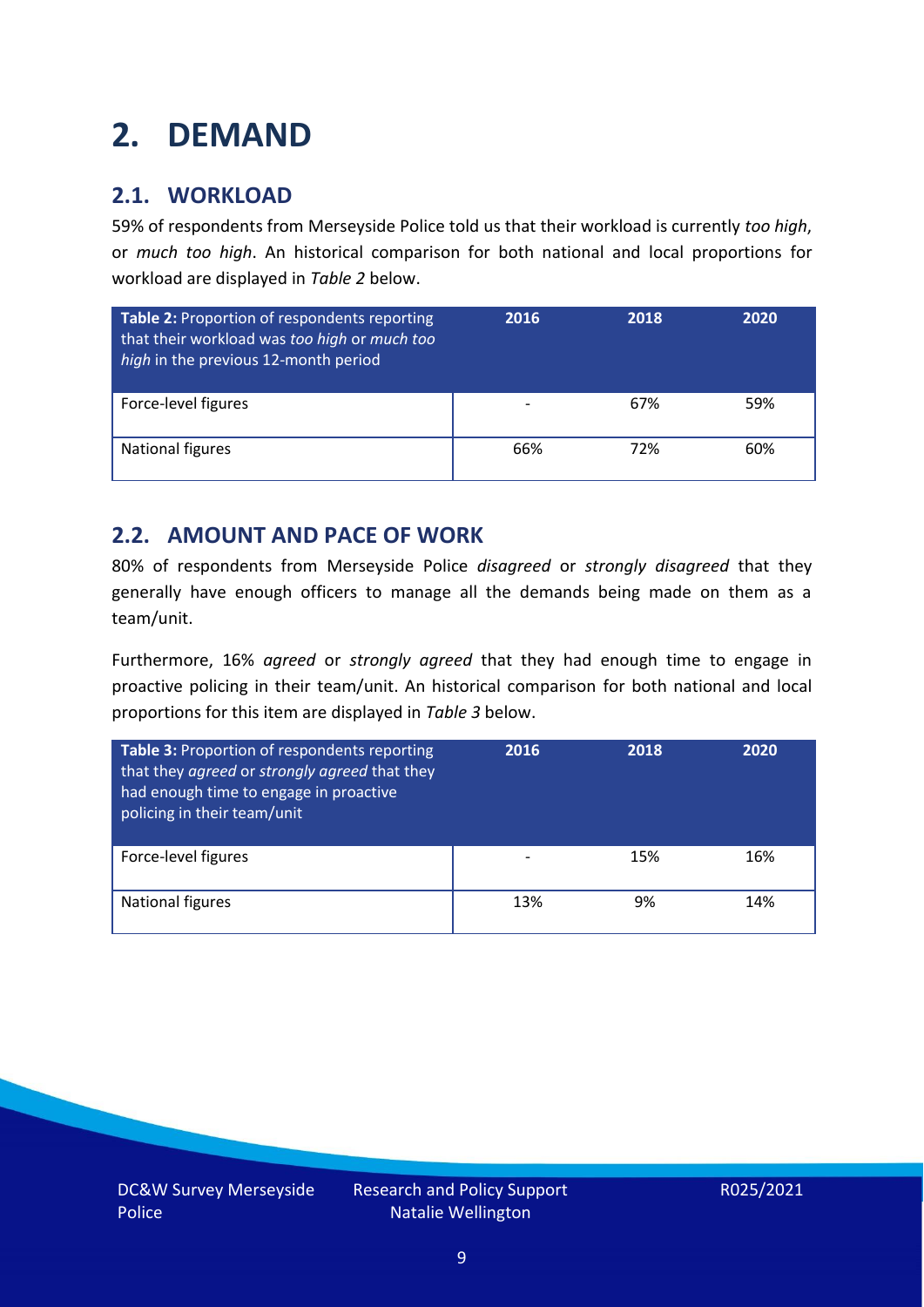# <span id="page-9-0"></span>**3. CAPACITY**

### **3.1. MINIMUM OFFICER STAFFING**

54% of respondents from Merseyside Police indicated that their team or unit had a minimum officer staffing level.

Among respondents whose team or unit had a minimum officer staffing level, 16% indicated that this level was *never* or *rarely* achieved.

Respondents were asked how often minimum staffing levels have been met compared to before the COVID-19 crisis. 41% reported minimum staffing levels being met *less frequently* compared to before the COVID-19 crisis.

### **3.2. OFFICER STAFFING ARRANGEMENTS**

61% of respondents *disagreed* or *strongly disagreed* that the way officer staffing levels are determined in their team/unit seems to be effective. Historical comparisons for this item and one other key item, relating to capacity to deal with demand for Merseyside Police, are provided in *Table 4* below.

| <b>Table 4:</b> Force level figures for key items relating to capacity                  |                                                               |      |      |  |
|-----------------------------------------------------------------------------------------|---------------------------------------------------------------|------|------|--|
| <b>Statements</b>                                                                       | Proportion of respondents who<br>disagreed with the statement |      |      |  |
|                                                                                         | 2016                                                          | 2018 | 2020 |  |
| The way officer staffing levels are determined in my<br>team/unit seems to be effective |                                                               | 73%  | 61%  |  |
| There are enough officers in my team/unit for me to do<br>my job properly               |                                                               | 84%  | 71%  |  |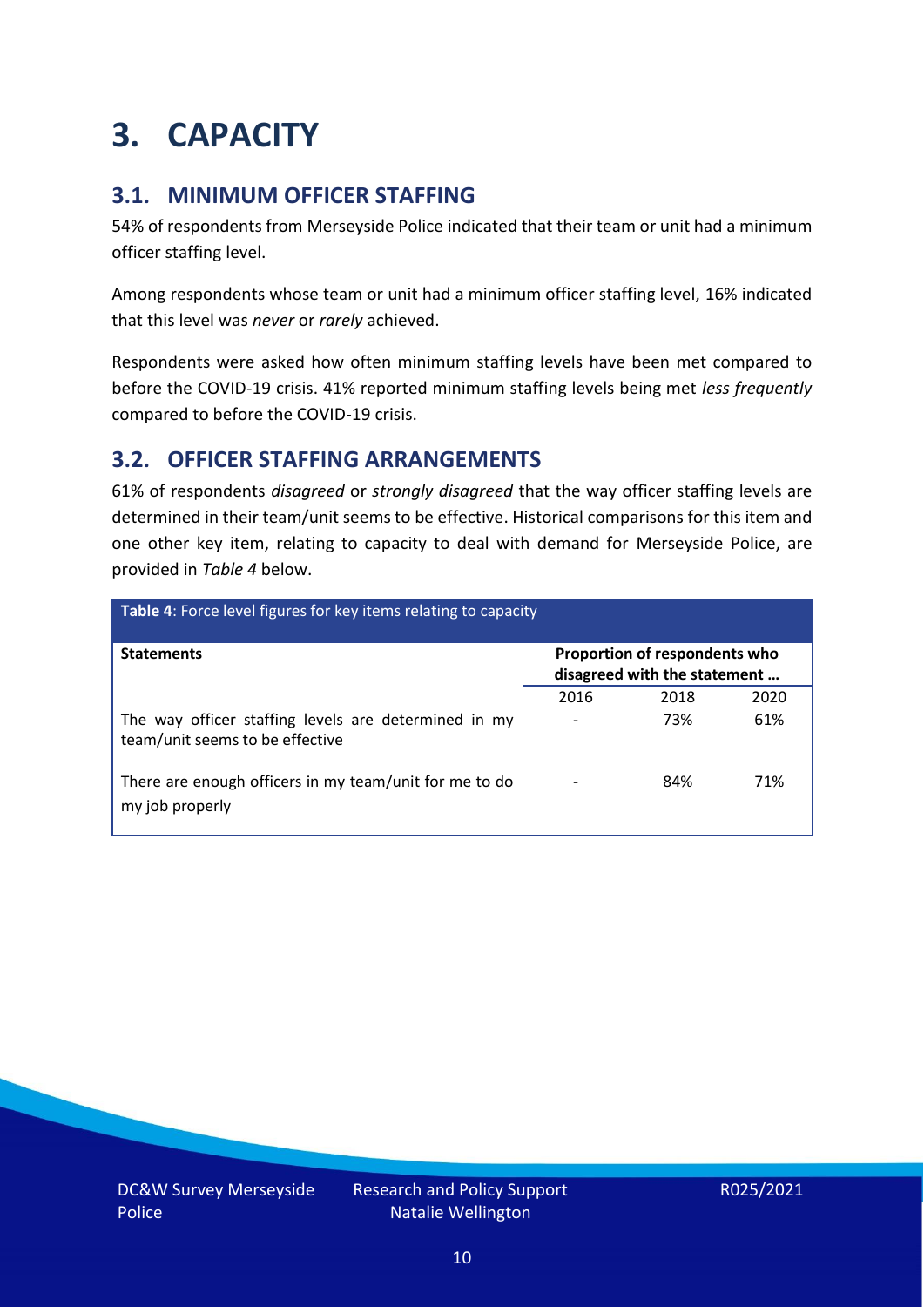### <span id="page-10-0"></span>**4. HEALTH AND WELLBEING**

### **4.1. OVERALL LIFE SATISFACTION AND WORTHWHILENESS**

Respondents were asked to rate their overall life satisfaction on a scale from 0 to 10, where 0 was *'Not at all satisfied'* and 10 was *'Completely satisfied'*. Furthermore, respondents were also asked to rate how worthwhile they feel the things they do in their life are on a scale from 0 to 10, where 0 was *'Not at all worthwhile'* and 10 was *'Completely worthwhile'.* These two items replicate the overall life satisfaction and overall worthwhileness questions posed within the Annual Population Survey by the Office for National Statistics (UK) and were included in the Demand, Capacity and Welfare Survey to enable benchmarking against the general population. vii

The average (mean) overall life satisfaction rating for the general population was 7 out of 10. The average (mean) rating for Merseyside Police was 6 out of 10, with 25% of respondents reporting a low overall life satisfaction rating of *4* or *less*. These results can be compared to the national average of 6/10, with 23% of respondents reporting a low overall life satisfaction rating of *4* or *less*.

The average (mean) overall worthwhileness rating for the general population was 7 out of 10. The average (mean) rating for Merseyside Police was 7 out of 10, with 23% of respondents reporting a low overall worthwhileness rating of *4* or *less*. These results can be compared to the national average of 7/10, with 18% of respondents reporting a low overall worthwhileness rating of *4* or *less*.

### **4.2. OVERALL PHYSICAL HEALTH**

Respondents were asked to rate their overall health on a scale from *very good* to *very poor*. An historical comparison for both national and local proportions for this item are in *Table 5* below.

| Table 5: Self-rated overall physical health |                       | 2016 | 2018 | 2020 |
|---------------------------------------------|-----------------------|------|------|------|
|                                             | Poor or very poor     |      | 7%   | 9%   |
| Force-level figures                         | Neither good nor poor |      | 14%  | 20%  |
|                                             | Good or very good     |      | 79%  | 72%  |
|                                             | Poor or very poor     | 12%  | 7%   | 9%   |
| National figures                            | Neither good nor poor | 23%  | 17%  | 20%  |
|                                             | Good or very good     | 65%  | 77%  | 71%  |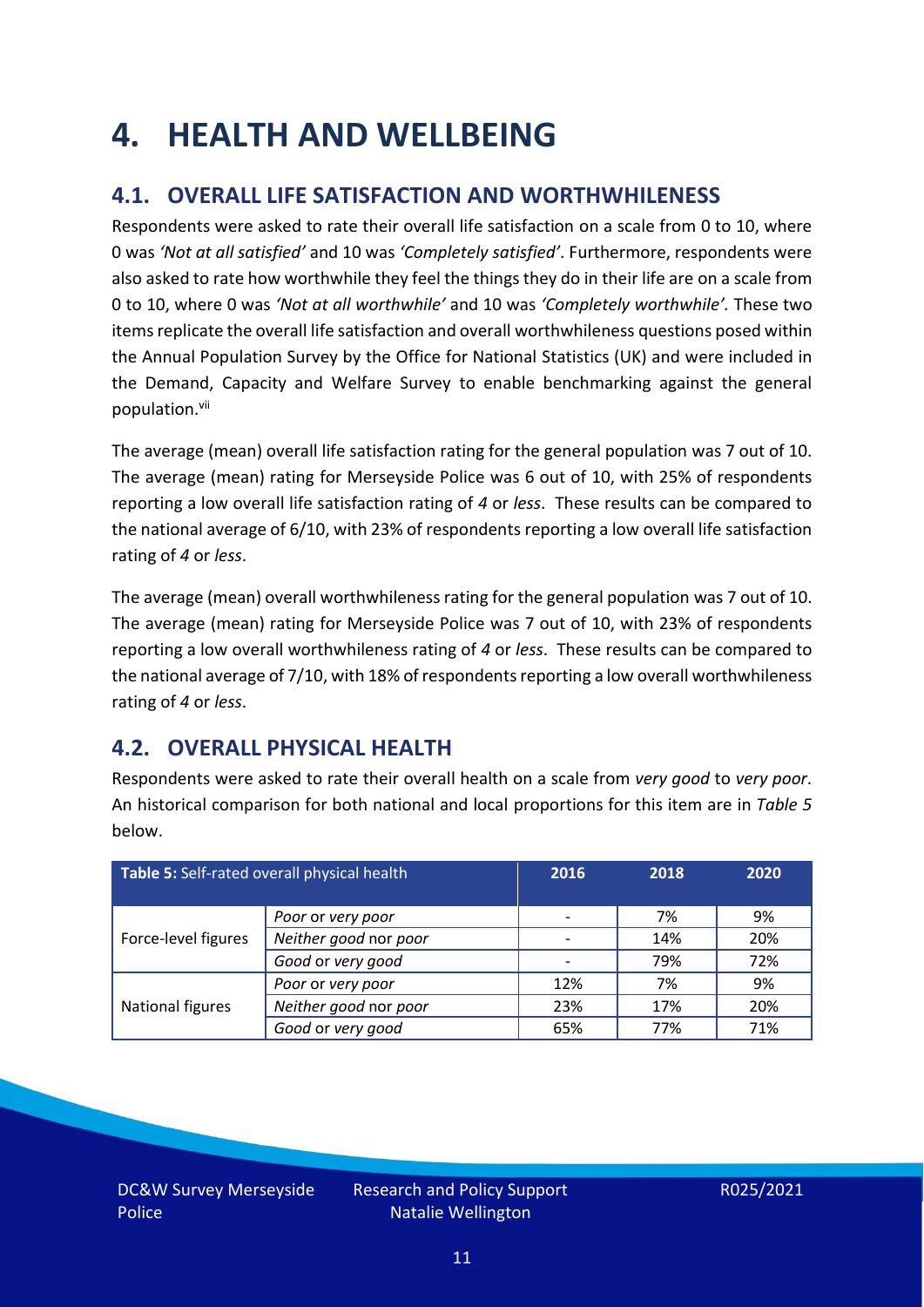#### **4.3. SINGLE-ITEM INDICATORS FOR MENTAL HEALTH**

#### **4.3.1. ANXIETY AND HAPPINESS**

Overall anxiety was measured using a single-item measure. Respondents were asked to rate how anxious they had felt the day before on a scale from 0 to 10, where 0 was *'Not at all anxious'* and 10 was *'Completely anxious'*. Overall happiness was also measured using a single-item measure and respondents were asked to rate how happy they had been the day before on a scale from 0 to 10, where 0 was *'Not at all happy'* and 10 was *'Completely happy'*. These items replicate the overall anxiety and overall happiness questions posed within the Annual Population Survey by the Office for National Statistics (UK) and were chosen to enable benchmarking against the general population.<sup>viii</sup>

The average (mean) overall anxiety rating for the general population was 4 out of 10, with 36% of respondents reporting a high overall anxiety rating of *6* or *more*. <sup>8</sup> The average (mean) rating for Merseyside Police was 4 out of 10, with 40% of respondents reporting a high overall anxiety rating of *6* or *more*. These results can be compared to the national average of 4/10, with 35% of respondents reporting a high overall anxiety rating of *6* or *more*. 9

The average (mean) overall happiness rating for the general population was 7 out of 10. The average (mean) rating for Merseyside Police was 6 out of 10, with 27% of respondents reporting a low overall happiness rating of *4* or *less*. These results can be compared to the national average of 6/10, with 25% of respondents reporting a low overall happiness rating of *4* or *less*.

#### **4.3.2. STRESS**

Work related stress was measured using a single-item measure. 32% of respondents from Merseyside Police said that they viewed their job as *very* or *extremely stressful*.

This is *lower than* the proportion reported in the national sample (33%) and *lower than* the proportion reported by Merseyside Police in 2018 (44%).

Stress outside of work was assessed using an adaptation of the work-related stress measure. 16% of respondents from Merseyside Police said that they viewed their life outside of work as *very* or *extremely stressful*.

<sup>&</sup>lt;sup>8</sup> Please note that proportions for other wellbeing measures were not provided

 $9$  Overall scores for anxiety have been grouped and reported differently to life satisfaction, worthwhileness and happiness. The percentage of respondents scoring a high rating of *6* or *more* has been reported, as higher scores for anxiety are commonly associated with lower individual wellbeing. Whereas, the percentage of respondents scoring a very low rating of *4* or *less* has been reported for life satisfaction, worthwhileness and happiness, as lower scores on these measures are commonly associated with lower individual wellbeing.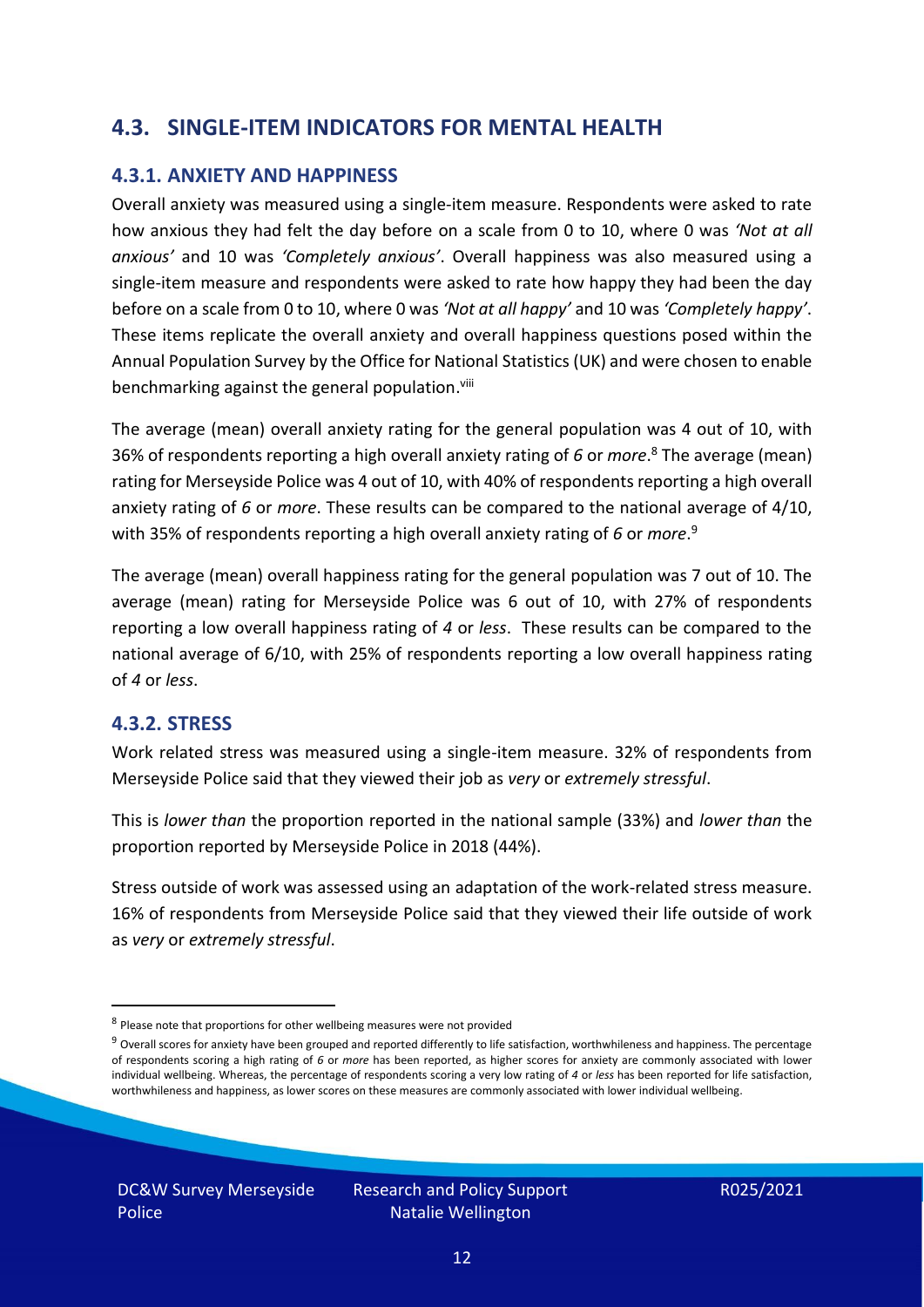#### **4.3.4. MENTAL HEALTH OVERVIEW**

A top-level broad overview of mental health and wellbeing was established using an item that asked respondents to indicate whether they had experienced feelings of stress, low mood, anxiety, or other difficulties with their health and wellbeing over the last 12 months. 77% of respondents from Merseyside Police indicated that they had experienced feelings of stress, low mood, anxiety, or other difficulties with their health and wellbeing over the last 12 months; with 88% of these respondents also indicating that these feelings were caused by, or made worse by work.

#### **4.3.5. MENTAL WELLBEING**

Respondents' mental wellbeing was measured using the Short Warwick-Edinburgh Mental Wellbeing Scale,<sup>ix</sup> which asked them to rate their experience during the last two weeks for seven positively framed items. A metric score was calculated which indicated participants' overall wellbeing. The higher the score is, the better their overall wellbeing is thought to be.<sup>10</sup>

The metric score for Merseyside Police is presented in *Table 6* below across years. This is also alongside the metric score for the national sample across years.

| <b>Table 6:</b> Average (mean) metric score for the Short Warwick-<br>Edinburgh Mental Wellbeing Scale | 2016                     | 2018 | 2020 |
|--------------------------------------------------------------------------------------------------------|--------------------------|------|------|
| Force-level figures                                                                                    | $\overline{\phantom{a}}$ | 20   | 21   |
| National figures                                                                                       | 19                       | 20   | 21   |

 $10$  The Short Warwick-Edinburgh Mental Wellbeing Scale was developed by the Universities of Warwick, Edinburgh and Leeds in conjunction with NHS Health Scotland (© University of Warwick, 2006).

DC&W Survey Merseyside Police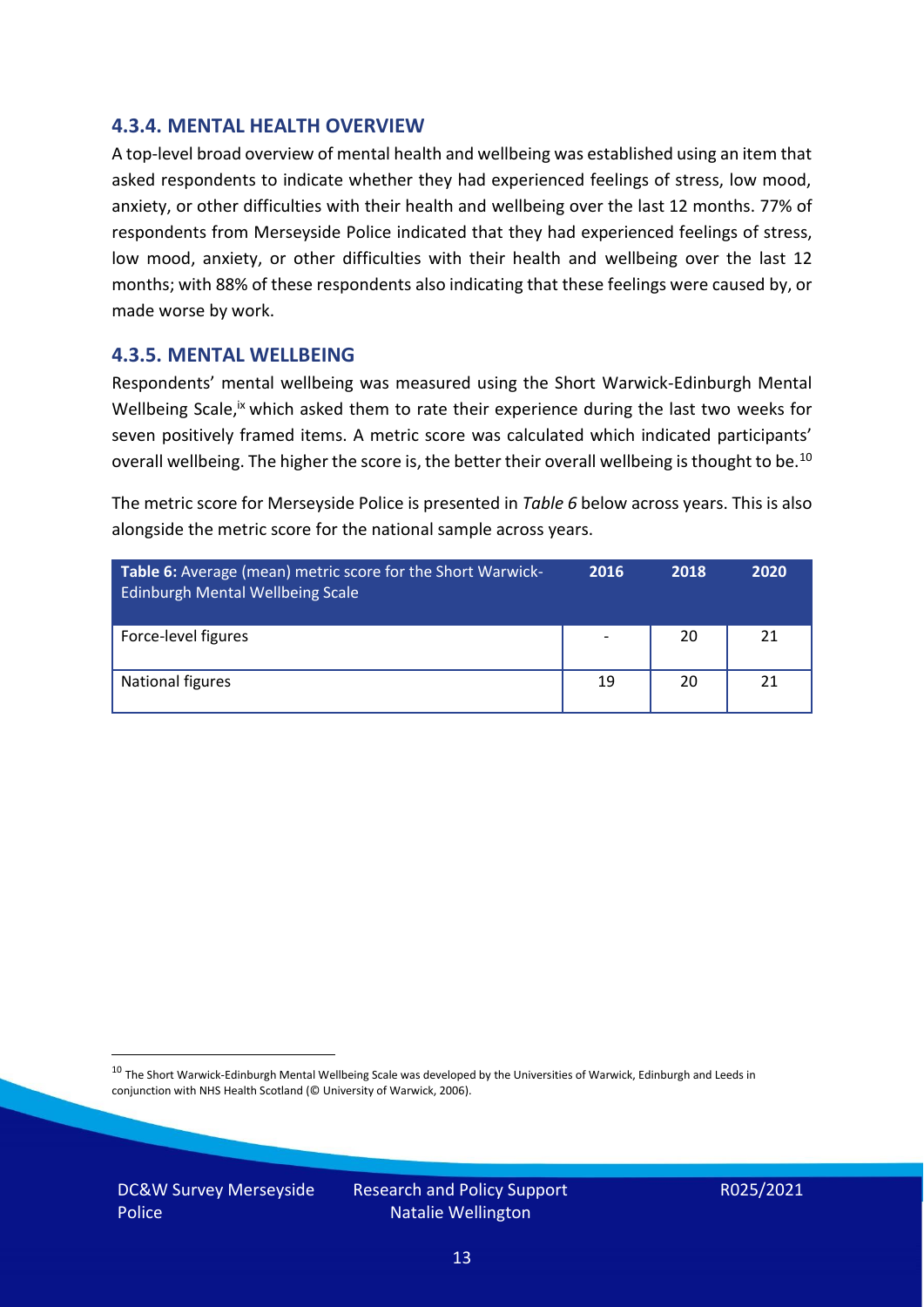# <span id="page-13-0"></span>**5. ABSENCE BEHAVIOUR**

### **5.1. ABSENCE**

44% of respondents from Merseyside Police reported *one* or *more* days of sickness absence and 41% of respondents indicated that at least one day of their sickness absence was attributable to stress, depression, or anxiety.

The national proportion of respondents who had taken *one* or *more* days of sickness absence was 48% and 32% of respondents indicated that at least one day of their sickness absence was attributable to stress, depression, or anxiety.

#### **5.2. PRESENTEEISM AND LEAVEISM**

Presenteeism is the act of attending work while ill. This has been shown to be associated with subsequent health decline, particularly in relation to burnout, $x$  and can lead to elevated absenteeism.<sup>xi</sup> Moreover, evidence suggests that presenteeism can compound the effects of the initial illness and negatively influence job satisfaction, resulting in negative job attitudes and withdrawal from work.<sup>xii</sup>

Leaveism is a term to describe hidden sickness absence and work undertaken during rest periods. A core dimension of leaveism includes using allocated time off such as annual leave entitlements to take time off when they are in fact unwell. Findings for Merseyside Police across years are presented in *Table 7* below.

| Table 7: Proportion of respondents reporting the<br>following absence behaviour once or more over the<br>previous 12 months |                             | 2016 | 2018 | 2020 |
|-----------------------------------------------------------------------------------------------------------------------------|-----------------------------|------|------|------|
| Presenteeism                                                                                                                | Due to Physical health      |      | 81%  | 69%  |
|                                                                                                                             | Due to Psychological health |      | 68%  | 69%  |
| annual leave to<br><b>Using</b><br>take time off due to                                                                     | Due to Physical health      |      | 54%  | 39%  |
| health                                                                                                                      | Due to Psychological health |      | 44%  | 46%  |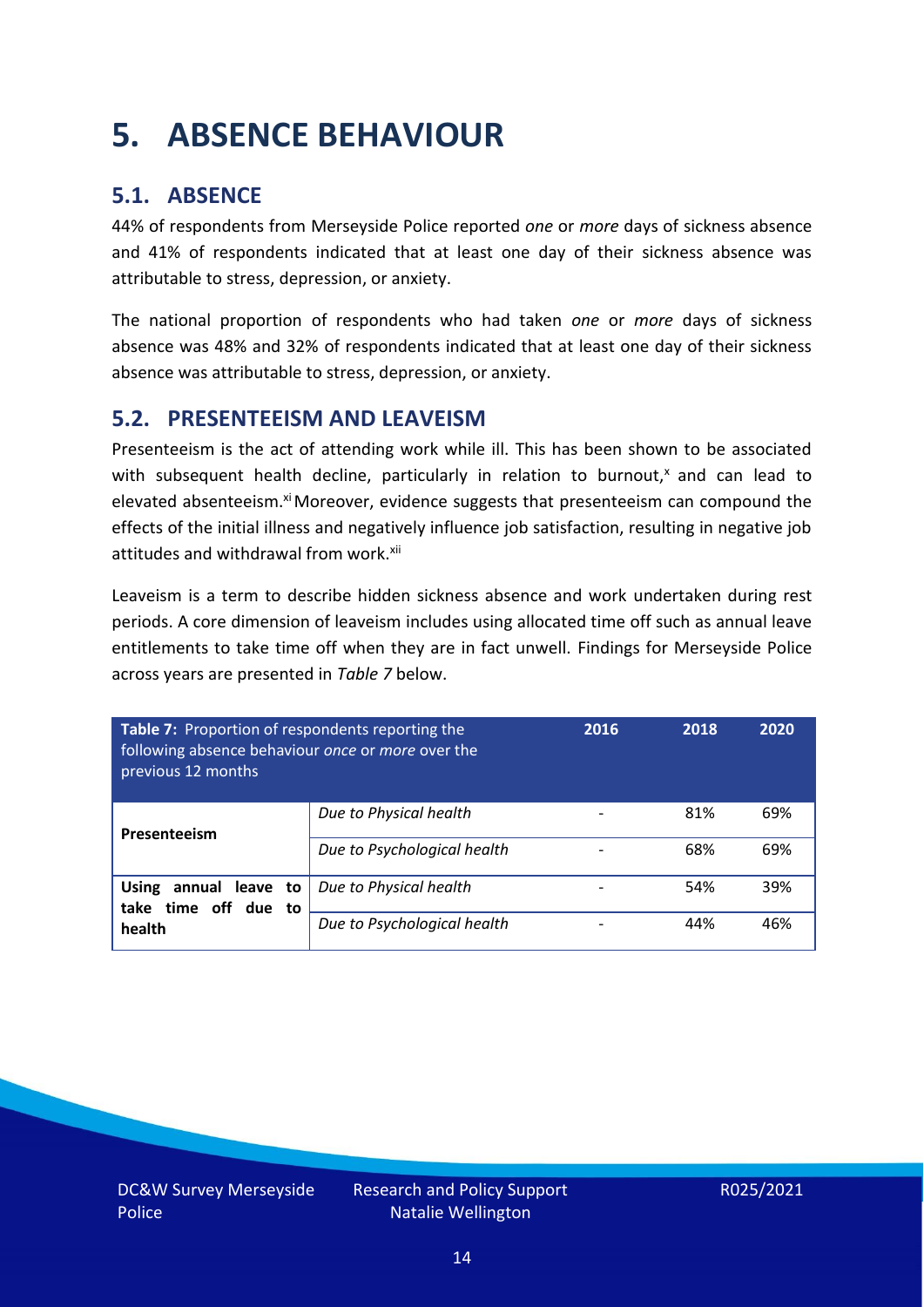# <span id="page-14-0"></span>**6. VIOLENCE AND PHYSICAL INJURIES**

### **6.1. VIOLENCE**

Verbal and physical violence was assessed using four questions regarding how often officers received verbal insults, verbal threats, spitting assaults, unarmed physical attacks, and attacks with a weapon from members of the public over the previous 12 months. Findings for Merseyside Police are presented in *Table 8* below.

**Table 8**: Force level figures for frequency of verbal and physical violence from members of the public

| Type of violent victimisation                                                          | Proportion of respondents indicating frequency<br>of experience as at least once a week |      |      |
|----------------------------------------------------------------------------------------|-----------------------------------------------------------------------------------------|------|------|
|                                                                                        | 2016                                                                                    | 2018 | 2020 |
| Verbal insults (e.g. swearing, shouting, abuse)                                        |                                                                                         | 43%  | 32%  |
| Verbal threats (e.g. threat of hitting, threat of<br>kicking)                          |                                                                                         | 26%  | 24%  |
| Spitting assaults (i.e. being deliberately spat<br>$upon)$ <sup>11</sup>               | $\cdots$                                                                                | 3%   | 4%   |
| Unarmed physical attacks (e.g. struggling to get<br>free, wrestling, hitting, kicking) |                                                                                         | 16%  | 9%   |
| Use of a deadly weapon (e.g. stick, bottle, axe,<br>firearm)                           |                                                                                         | 2%   | 0%   |

### **6.2. INJURIES**

23% of Merseyside Police respondents reported that they had suffered *one or more* injuries that required medical attention as a result of **work-related violence** in the last year.

This is *higher than* the proportion reporting *one or more* injuries as a result of **work-related violence** in the national sample (16%) and *higher than* the proportion reported by Merseyside Police in 2018 (22%).

16% of Merseyside Police respondents reported that they had suffered one or more injuries that required medical attention as a result of **work-related accidents** in the last year.

 $11$  Data on spitting assaults is not available for the year 2016 as the item was not included until the 2018 iteration of the survey.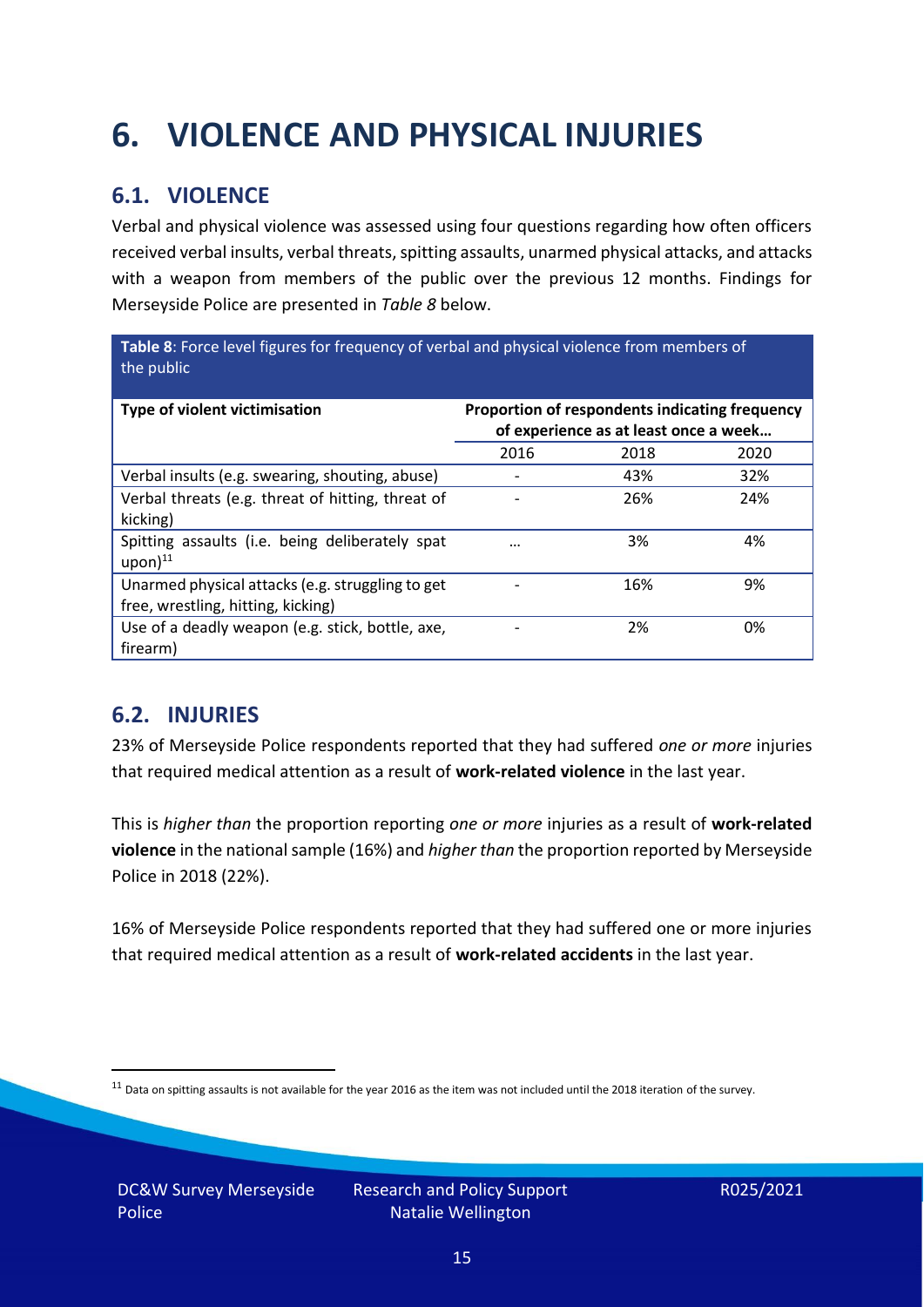This is *higher than* the proportion reporting *one or more* injuries as a result of **work-related accidents** in the national sample (11%) and *the same as* the proportion reported by Merseyside Police in 2018 (16%).

DC&W Survey Merseyside Police

Research and Policy Support Natalie Wellington

R025/2021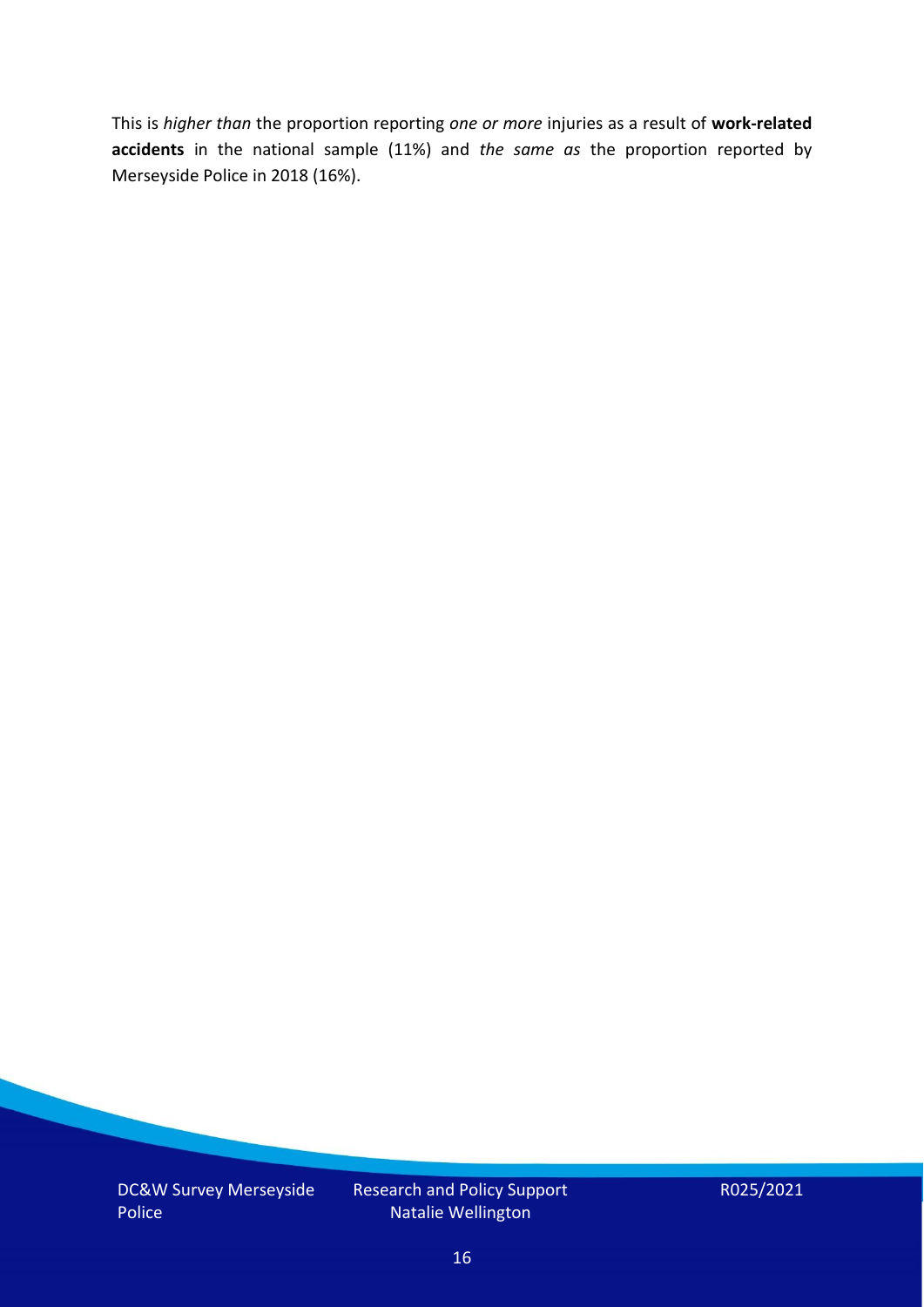# <span id="page-16-0"></span>**7. ORGANISATIONAL SUPPORT FOR MENTAL HEALTH AND WELLBEING**

### **7.1. DISCLOSURE**

Respondents who indicated that they had sought help for difficulties with mental health and wellbeing were presented with additional questions concerning disclosure to a line manager. 67% of respondents from Merseyside Police, for whom it was applicable, reported that they had disclosed seeking mental health and wellbeing support to their line managers. This can be compared with 72% reported by Merseyside Police in 2018.

#### **7.2. MENTAL HEALTH AND WELLBEING SUPPORT SERVICES**

Respondents were asked about mental health and wellbeing support services that are *reactive* (services that aim to help those that are already experiencing difficulties with their mental health and wellbeing), and *proactive* (services that aim to help people prevent difficulties with mental health and wellbeing from developing). Key findings for Merseyside Police are displayed in the tables below, with *Table 9* displaying both national and local proportions.

**Table 9**: Proportion of respondents reporting that they are *aware* of reactive and proactive mental health and wellbeing support services that their force offers

| <b>Questions</b>                                                                                                                                                                                                                   | Proportion of respondents |                  |
|------------------------------------------------------------------------------------------------------------------------------------------------------------------------------------------------------------------------------------|---------------------------|------------------|
|                                                                                                                                                                                                                                    | Force-level figures       | National figures |
| Reported being aware of reactive services that their force<br>offers to support the mental health and wellbeing of its<br>employees (e.g. counselling, helpline services, peer<br>support groups etc.)                             | 66%                       | 74%              |
| Reported being aware of proactive services that their<br>force offers to support the mental health and wellbeing<br>of its employees (e.g. resilience training, mindfulness<br>workshops, mental health awareness programmes etc.) | 52%                       | 43%              |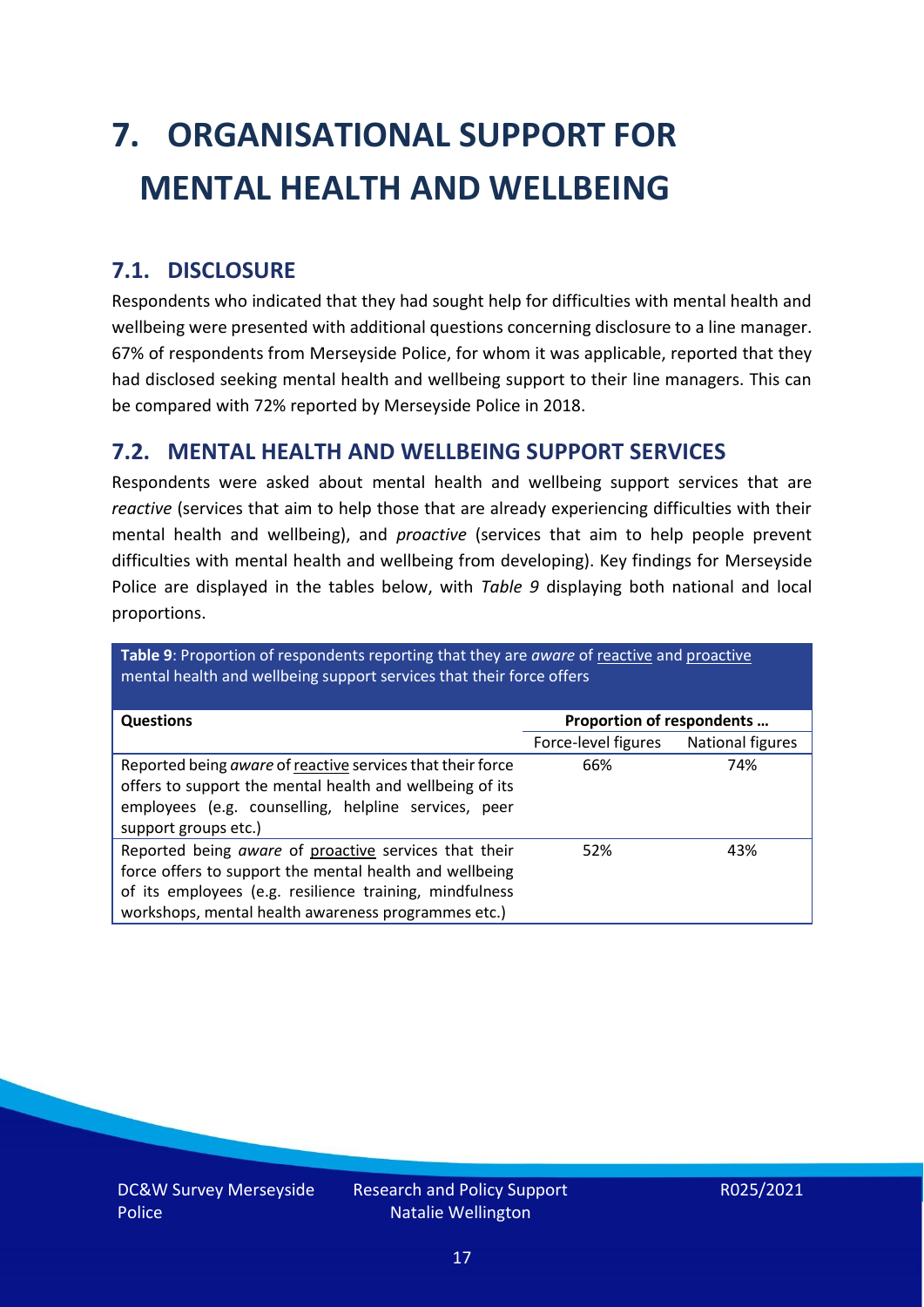### <span id="page-17-0"></span>**8. COVID-19 CRISIS**

Questions about the COVID-19 crisis have been included in this year's survey to help to better understand the impacts of working within the police service during this period. This section of the report specifically focusses on the personal impact of the COVID-19 crisis on officers, whilst organisational impacts have been reported at contextually appropriate points throughout the report.<sup>12</sup>

Respondents were asked whether they think they have or have had COVID-19. Comparisons for both national and local proportions are shown in *Table 10* below.

| Table 10: Proportion of respondents reporting whether<br>they have or have had COVID-19 | <b>Force-level</b><br>figures | <b>National</b><br>figures |
|-----------------------------------------------------------------------------------------|-------------------------------|----------------------------|
| Yes, confirmed by a positive antigen or antibody test                                   | 9%                            | 3%                         |
| Yes, based on strong personal suspicion or medical advice                               | 21%                           | 23%                        |
| No                                                                                      | 42%                           | 47%                        |
| Unsure                                                                                  | 29%                           | 27%                        |

27% of respondents from Merseyside Police said that they were *very* or *extremely worried* about the impact that the COVID-19 crisis will have on them personally. This can be compared to the national sample, where 22% said that they were *very* or *extremely worried* about the impact that the COVID-19 crisis will have on them personally.

Respondents from Merseyside Police were asked about their concern over the issues displayed in *Table 11* below (national and local proportions are shown).

| Table 11: Proportion of respondents reporting that they were very or extremely concerned over the<br>following |                           |                            |
|----------------------------------------------------------------------------------------------------------------|---------------------------|----------------------------|
| <b>Statements</b>                                                                                              | Proportion of respondents |                            |
|                                                                                                                | Force-level<br>figures    | <b>National</b><br>figures |
| Becoming unwell with COVID-19 due to having close contact with<br>someone who has COVID-19 in the line of duty | 38%                       | 34%                        |
| Becoming unwell with COVID-19 due to being assaulted by someone<br>who has COVID-19 in the line of duty        | 27%                       | 23%                        |
| Having adequate access to COVID-19 testing (antigen<br>and/or antibody diagnostic testing)                     | 32%                       | 37%                        |
| Enforcing the lockdown restrictions                                                                            | 30%                       | 25%                        |

<sup>12</sup> For more information please see the introduction to this report on page 3.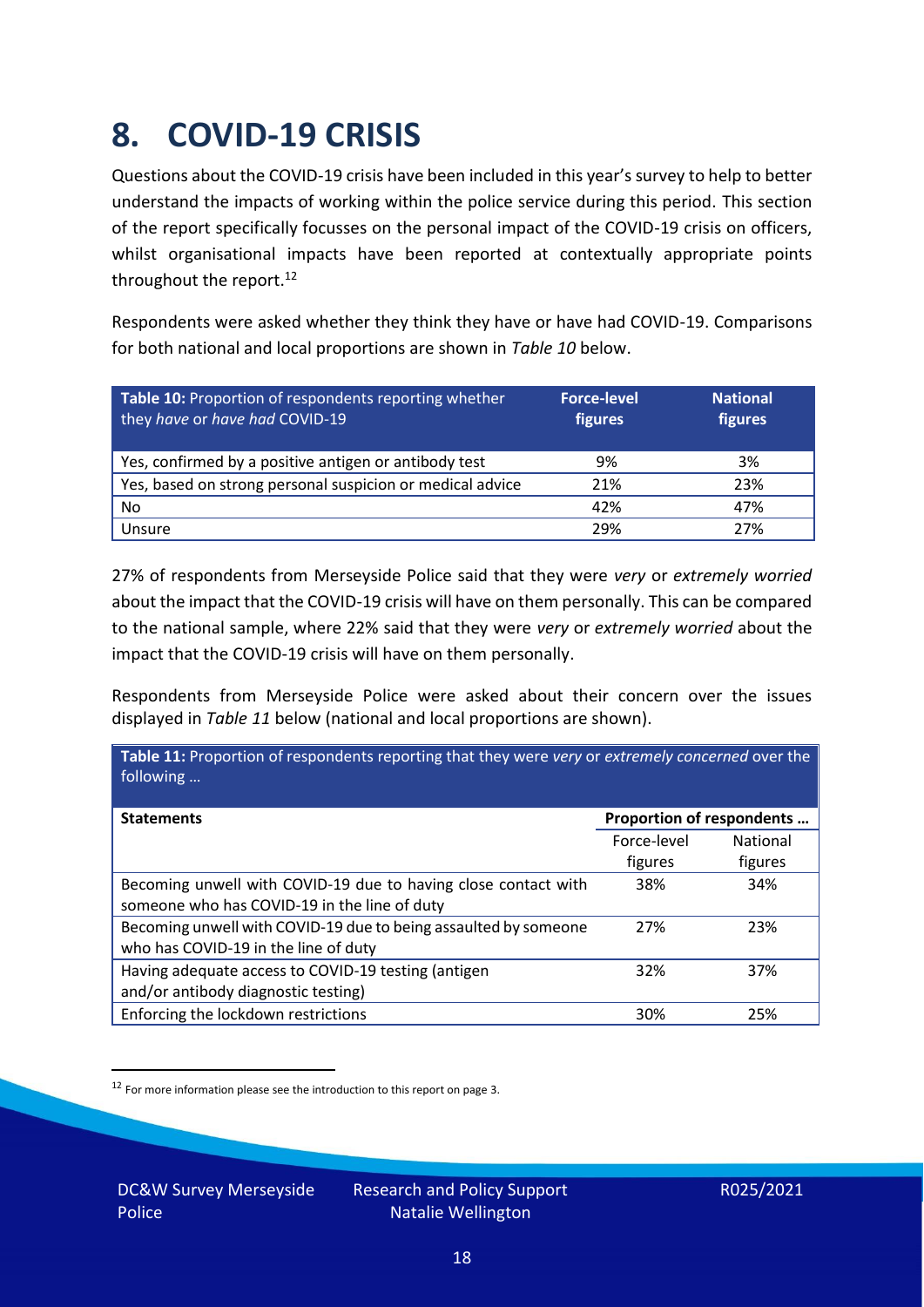Furthermore, 40% of respondents from Merseyside Police reported that they *disagreed* or *strongly disagreed* that they have all the equipment they personally need to protect them from COVID-19 whilst at work. This can be compared to the national sample, where 39% reported that they *disagreed* or *strongly disagreed* that they have all the equipment they personally need to protect them from COVID-19 whilst at work.

DC&W Survey Merseyside Police

Research and Policy Support Natalie Wellington

R025/2021